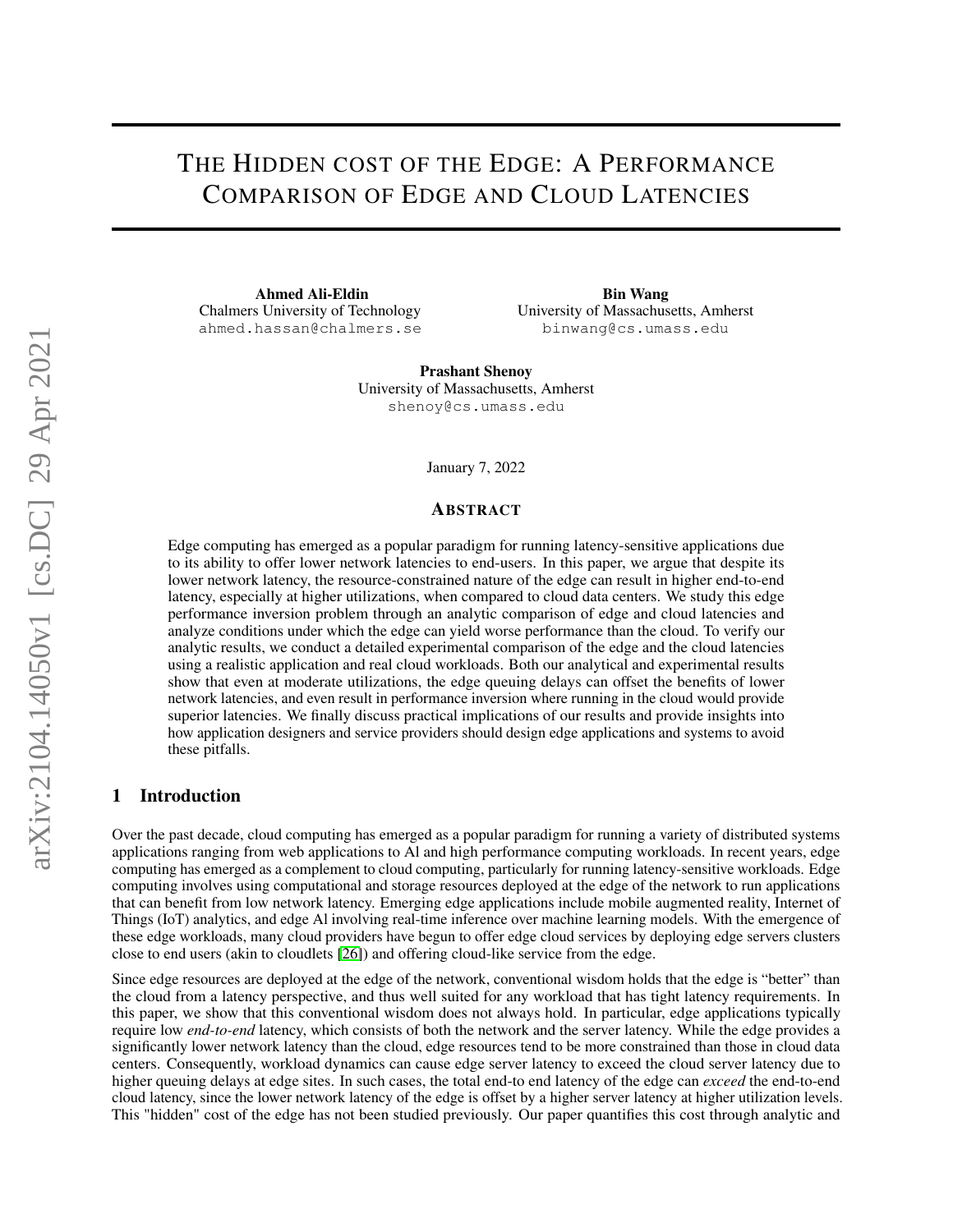experimental comparisons of edge and cloud performance. Specifically, we use analytic queuing results and real world experimentation to characterize scenarios under which such performance inversion occurs.

In doing so, our performance comparison study makes the following contributions

- 1. We introduce and formulate the *edge performance inversion* problem, which causes the end-to-end latency of the edge to become higher than that of the cloud. We conduct an analytic performance comparison by using queuing models to to quantify the end-to-end latency of the edge and the cloud under different workload scenarios. We present closed-form analytic equations that specify conditions under which the total edge latency can exceeds the cloud latency, causing a performance Inversion
- 2. We conduct an experimental performance comparison of the edge and cloud performance using realistic applications and Azure trace workloads on real cloud and edge platforms. Our experiments show that for geo-distributed applications the mean and tail latencies of the edge can indeed be worse than the cloud even at moderate utilization levels of 40 to 60% and that such performance inversion is more likely in the presence of workload skews or as the latency to traditional clouds reduces due to increasing cloud deployments.
- 3. Since the potential for performance inversion at the edge has important consequences for both application designers and cloud providers, we discuss the key implications for our results in practice. Specifically, we discuss resource allocation techniques and extra capacity needed at the edge to avoid performance inversion with the cloud under different scenarios.

# 2 Background

This section presents background on cloud and edge computing discussing the motivation for the edge performance inversion problem.

## 2.1 Cloud and Edge Computing

Traditional cloud computing involves deploying large-scale data centers that house tens of thousands of servers to run remote third-party applications. Customers can request these servers to run their applications and pay based on their resource usage on a pay-as-you-go basis. Cloud data centers are typically virtualized and allocate server resources to applications in the form of virtual machines. Today, cloud platforms are popular for running diverse applications ranging from online web services to scientific computing.

Edge computing and edge clouds are a natural evolution of traditional cloud computing [\[25\]](#page-14-1). They involve deploying server resources at the edge of the network to host workloads that are latency-sensitive in nature. While there are many forms of edge computing, in this work, we focus on edge clouds that involve deploying small server clusters, also known as micro data centers, at the geographically distributed sites to offer a cloud-like service from the network edge. The notion of edge clouds was originally proposed as an extension to the work on pervasive and mobile computing in the form of *Cloudlets* [\[26\]](#page-14-0). Major cloud providers are now beginning to offer edge cloud services (e.g., Google's Stadia [\[10\]](#page-13-0) and Azure IoT Edge service [\[1\]](#page-13-1)). Edge clouds are especially useful for applications that demand low-latency access to cloud resources which can not be satisfied using more distant traditional cloud servers.

Cloud workloads exhibit significant temporal and spatial dynamics [\[13,](#page-14-2) [19\]](#page-14-3), and we expect edge workloads to exhibit a similar behavior. Temporal workload dynamics include diurnal time-of-day and seasonal effects as well as short-term burstiness and workload spikes in the form of flash crowds. Since the end-users accessing a cloud or edge application may be geographically distributed, the workload also exhibits spatial dynamics. If users are more concentrated at certain locations than others, the incoming workload will exhibit a skew in its spatial distribution. Moreover if the popularity of the application decreases in certain regions and rises in others, the spatial workload distribution will change over time. From the perspective of a traditional cloud applications, all requests arrive at a centralized data center and these temporal and spatial dynamics are handled at a single location via techniques such as dynamic resource allocation or elastic scaling [\[36\]](#page-14-4). However, in the case of a distributed edge cloud, different edge sites will see different spatial and temporal dynamics since an edge application such as an online game may be distributed across geographic sites and thus the overall workload will be partitioned across sites. We assume that applications have tight end-to-end latency requirements that need be satisfied by the remote server, whether at the edge or the cloud.

## <span id="page-1-0"></span>2.2 Edge Performance Inversion: Motivation

Next, we motivate the potential for edge performance inversion using several intuitive observations. Consider an application that can either be deployed in the cloud or at the edge. Suppose that the roundtrip network latency to the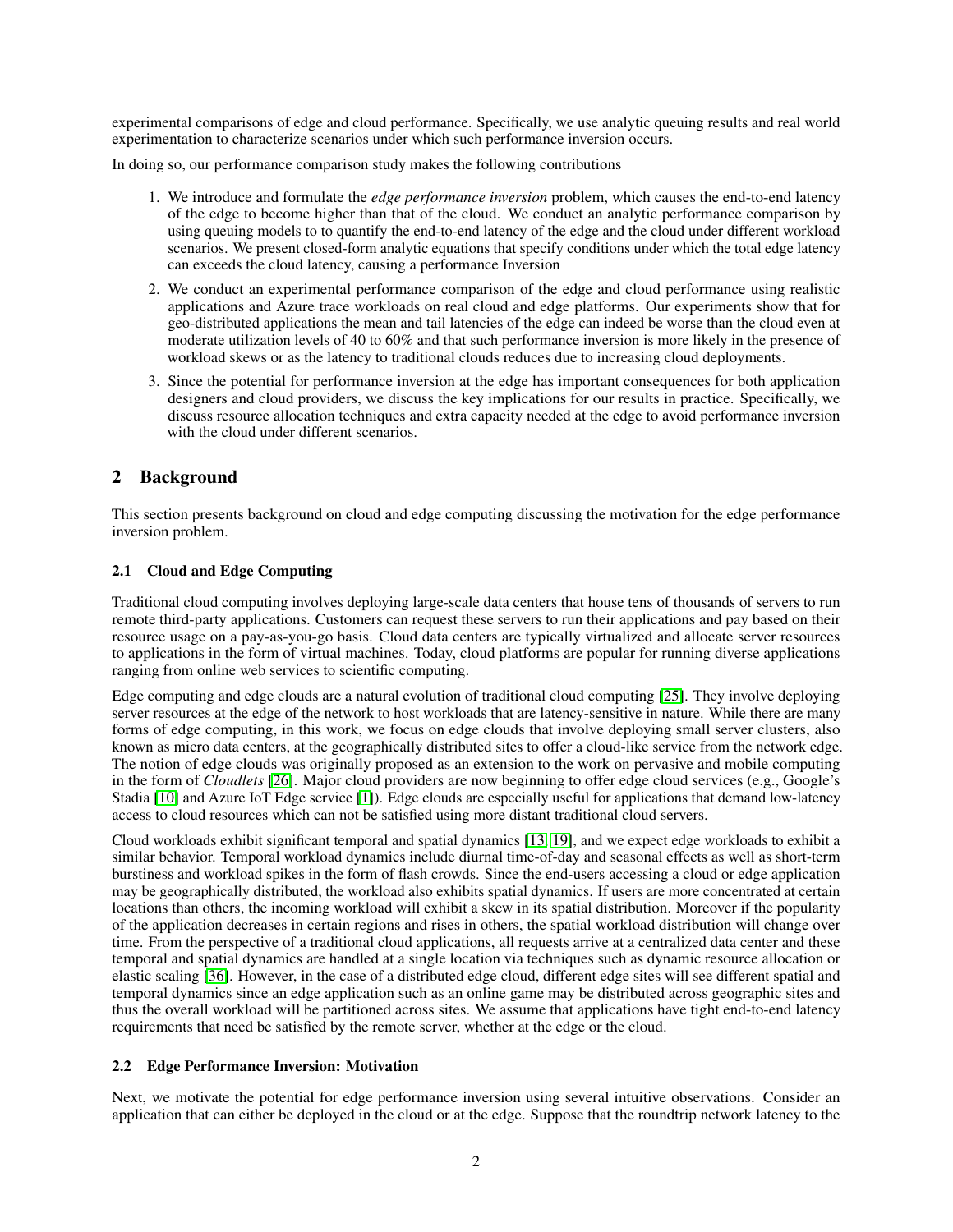

<span id="page-2-0"></span>Figure 1: End-to-end latency of an edge and cloud deployment of an application.

cloud server is  $n_{cloud}$  and that to the edge server is  $n_{edge}$ . Since edge resources are closer to end-users than cloud resources, we have  $n_{edge} < n_{cloud}$ . This lower network latency of edge servers has been the primary reason as to why edge computing has been assumed to be better than cloud computing for latency-sensitive applications.

From an application perspective, however, the performance is governed not just by network latency but by the total end-to-end latency. Let  $r_{edge}$  denote the response time of the edge server and  $r_{cloud}$  denote the response time of the cloud server for each application request. Thus, the end-to-end latency offered by the edge is  $(n_{edge} + r_{edge})$  while that of the cloud is  $(n_{cloud} + r_{cloud})$ . As shown in Figure [1,](#page-2-0) the server response time itself consists two components; queuing delays at the server and the request execution time.

**Bank teller analogy:** Suppose that the application runs on a cluster of  $k$  servers on the cloud. It is common for many cloud-based applications to run on a cluster of servers. Let the cloud request rate seen by the application be  $\lambda$  req/s. If this application were to be deployed at the edge instead of the cloud, we assume that it still uses  $k$  servers, but that these servers are distributed across multiple edge sites. In the limit, the application can use  $k$  edge sites, each hosting one server for the application. Suppose that the incoming workload of  $\lambda$  req/s is uniformly (equally) distributed across these k edge sites. As shown in Figure [1,](#page-2-0) each edge site sees a workload  $\lambda/k$  req/s.

In this case, the server latencies at the edge and the cloud can be viewed from the perspective of the well-known bank teller problem that compares a separate queue per teller versus a single queue for all tellers, a problem well studied in the queuing theory literature since the seventies [\[16,](#page-14-5) [23,](#page-14-6) [34\]](#page-14-7).

The main insight of the bank teller problem is that customers will always see lower waiting times when using a single queue for all tellers versus a separate queue per teller. Since the time needed to service each customer varies from customer to customer, in the latter case, some queues see longer waiting times when some customers from those queues make long transactions. A centralized queue avoids such problems since there is a single queue and all queued customers see the same impact. In line with this intuition, queuing theory shows that a centralized queue always yields lower wait time with a few known exceptions (e.g., when jockeying between queues is permitted [\[23\]](#page-14-6)).

In our case, the centralized queue with k tellers is analogous to the cloud deployment of the application with  $k$  servers and a single arrival queue. A separate queue per teller is analogous to each edge site with a single server that services its own queue. Thus, even when the workload is equally distributed across edge sites, queuing theory from the bank teller problem tells us that  $r_{edge} > r_{cloud}$ , since waiting times at individual queues at the edge will be higher than that of the cloud. In fact, as at high utilization levels, the queuing delays at the edge can be *factor of k times* higher than the cloud (see [\[8\]](#page-13-2) for a proof).

Thus the edge has lower network latency than the cloud  $n_{edge} < n_{cloud}$ , but has higher server latency than the cloud  $r_{edge} > r_{cloud}$ . If the higher queuing delays at the edge offset the lower network latency, the total end-to-end latency of the edge can actually become higher than that of the cloud. That is  $(n_{edge} + r_{edge}) > (n_{cloud} + r_{cloud})$ . We refer to this problem as the *performance Inversion problem* of the edge. Such performance inversion only occurs at higher utilization levels, where edge queuing delays are significantly higher than the cloud. Thus, it is important to analyze and quantify the utilization levels above which performance inversion will occur. This problem can be posed as a variant of the bank teller problem with driving times. A customer can drive to a nearby local bank branch that has a single teller, or they can drive to the main bank branch, which is further away but has  $k$  tellers and a single queue. The total time now includes driving time (i.e., network latency) and the time spent at the branch (server latency), which also includes waiting times in the queue. This variant of the bank teller problem with driving times has not been studied previously.

**Impact of workload skews.** Our bank teller analogy assumed that the aggregate workload  $\lambda$  is equally partitioned across the k edge sites, yielding a workload of  $\lambda/k$  per edge site. Such balanced workload is the ideal case for the edge.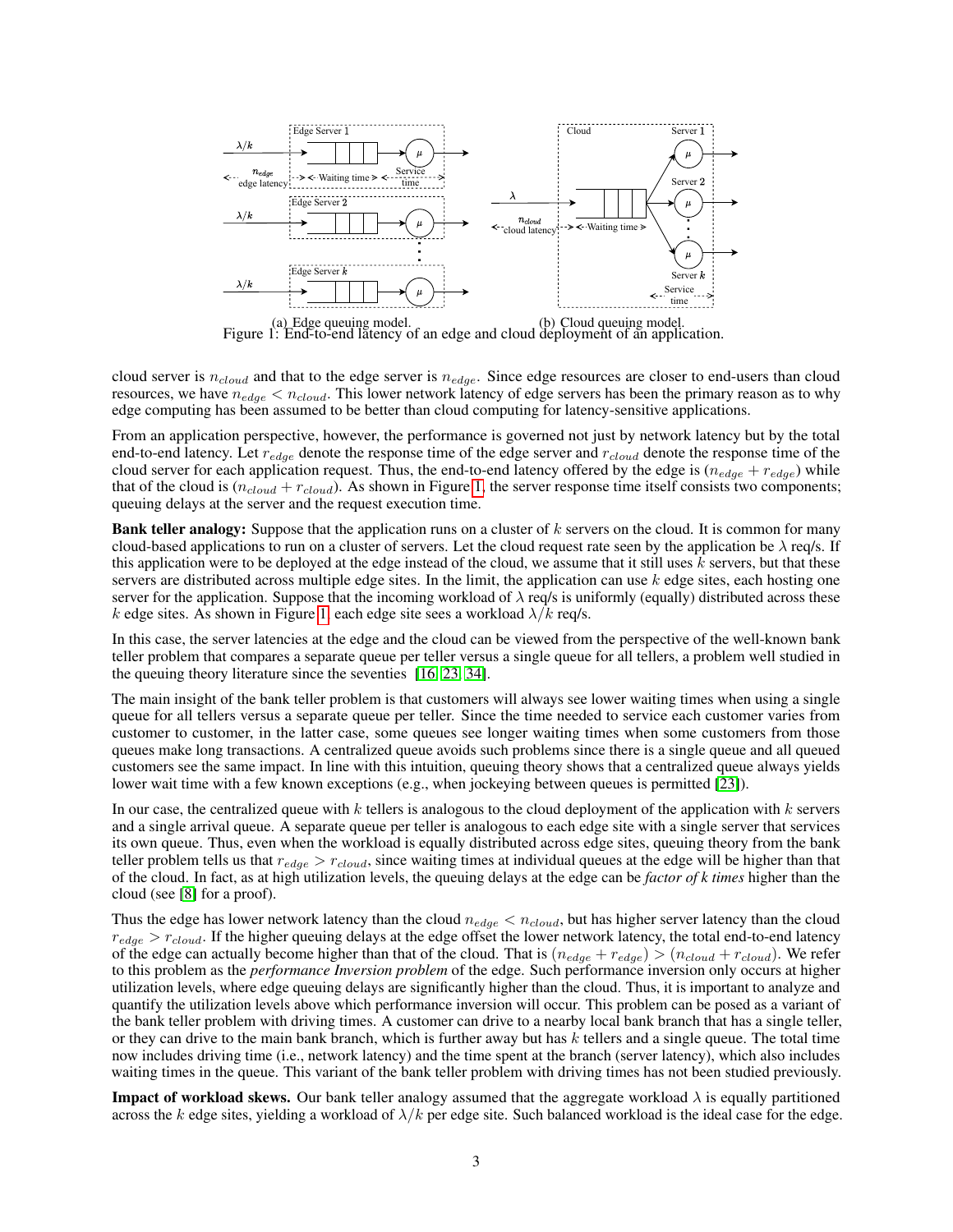

<span id="page-3-0"></span>Figure 2: Non-uniform geographic distribution of the total load, measured as the number of vehicles in a cell across time, seen by edge data centers for a vehicular edge application [\[17\]](#page-14-8).

In practice, edge and cloud workloads will exhibit spatial and temporal dynamics that cause load skews. In particular some edge sites may see higher request rates than others due to spatial dynamics, causing the total workload to be split *unequally* across sites. Spatial and temporal dynamics will mean that these imbalances will change over time and also cause the set of edge sites that see higher arrivals to change over time.

These workload skews exacerbate the performance inversion problem, since some edge sites will now see higher waiting times due to higher arrival rates at those sites. Workload skews can result in performance inversion even at lower utilization levels. Note that skews have little impact on the cloud since the cloud still sees the same workload of  $\lambda$ . Workload skews have been observed in empirical studies. For example, Le Tan et al. [\[17\]](#page-14-8) have shown that load on edge clouds is non-uniformly spatially distributed, using GPS traces of taxis in SanFrancisco [\[22\]](#page-14-9), and assuming each edge cloud serves a hexagonal area of radius 1 km. Figure [2](#page-3-0) shows a box-plot of the load seen on each cell based on the data from [\[22\]](#page-14-9), with some cells having significantly larger loads than others [\[17\]](#page-14-8). In other words, while some edge cloud sites will be highly utilized, others will experience low utilization as seen in Figure [2.](#page-3-0) The load will shift between day and night based on humans' diurnal mobility patterns [\[7\]](#page-13-3).

The above observations motivates the two principal research questions addressed in this paper

- 1. Under what scenarios and utilization levels does the lower network latency of the edge get offset by higher queuing delays, causing a performance inversion where total edge latency becomes worse than the cloud latency?
- 2. How do workload skews impact the queuing delays and utilization levels across edge sites and what is its impact on performance inversion at the edge?

These consequences of these questions for application developers and cloud platforms is addressed through a third research question: (3) How can an application designer reduce the chances of performance inversion for their edge application, and how should a cloud provider ensure its edge cloud customers do not see performance inversion problems?

#### <span id="page-3-1"></span>3 Analytic Performance Comparison

As discussed above, the edge offers lower network latency than the cloud but can impose higher queuing delays, and thus higher server latency, in some scenarios. In this section, we analytically model the edge and the cloud queuing delays to understand when performance inversion can occur at the edge due to these two opposing factors.

#### 3.1 Modeling Edge and Cloud Latency

As noted in §[2.2,](#page-1-0) we consider an application that is assumed to run on k cloud servers,  $k \ge 1$ , to collectively service a mean workload of  $\lambda$  requests/s. When the same application is deployed at the edge, the k servers are distributed across up to  $k$  geographic edge site locations and incoming requests are sent to the closest edge site for service. For the ease of analytic modeling, we assume that the application uses  $k$  edge locations, each hosting one server. All of our results are easily extended to the general case where each each site hosts more than one server.

Initially, we assume that the workload is balanced across all edge sites (we relax this assumption and consider the impact of workload skews in §[3.2.](#page-7-0)) Thus, each edge site receives  $\lambda/k$  request/s. Let  $n_{edge}$  and  $n_{cloud}$  denote the network round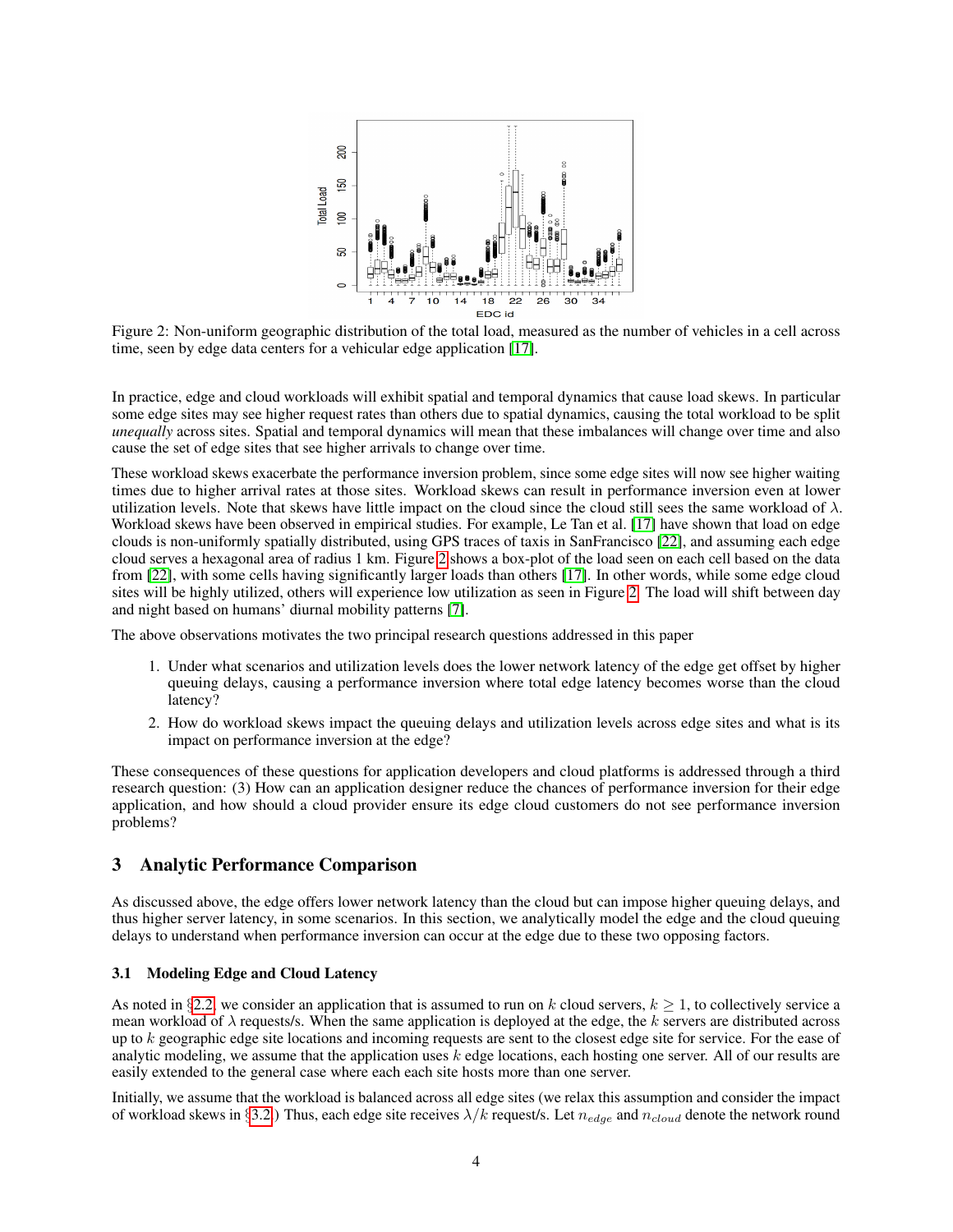trip latency to the edge and the cloud, respectively. Since edge servers are more proximal to end-users,  $n_{edge} < n_{cloud}$ . The server latency at the edge and the cloud consists of two components: the queuing delay experienced by a request and the service time to execute the request. Let  $w_{edge}$  and  $w_{cloud}$  denote the queuing delay (i.e., waiting time) incurred by a request upon arrival at the edge and the cloud server, respectively. Also, let  $s_{edge}$  and  $s_{cloud}$  denote the service time of the request at the edge and cloud, respectively. The end-to-end latency seen by a request is the sum of the network latency, server queuing delay, and the request service time. That is,

$$
T_{edge} = n_{edge} + w_{edge} + s_{edge} \tag{1}
$$

and

$$
T_{cloud} = n_{cloud} + w_{cloud} + s_{cloud}
$$
\n<sup>(2)</sup>

where  $T_{edge}$  and  $T_{cloud}$  denote the total end-to-end latency of the edge and the cloud, respectively.

#### 3.1.1 Edge and Cloud Latency Bound

Queuing theory is a useful mathematical tool for analyzing the waiting time (queuing delays) seen by a requests at an edge or cloud server. Queuing theory provides well-known closed-form results for waiting times under different workload arrival distributions and different server scheduling disciplines [\[8\]](#page-13-2). We can use these well-known results to compare the queuing delays at the edge and the cloud at different utilization levels and derive closed-form equations to determine when higher queuing delays at the edge will cause a performance inversion. Such equations provide easy "rules of thumb" for a system designer or an application developer to analyze whether their edge applications are vulnerable to a performance inversion.

To perform such an analysis, we must model the edge and cloud servers as queuing systems, as shown in Figure [1.](#page-2-0) The simplest type of queuing model assumes that the server sees Poisson arrival of requests, and that request service times follow an exponential distribution. In this case, the single server at each edge site is modeled as a  $M/M/1$  queuing system, while the k servers at the cloud are collectively modeled as a  $M/M/k$  queuing system. These queuing models yield our first key result.

<span id="page-4-2"></span>Lemma 3.1. *The end-to-end latency of the edge is higher than the cloud whenever the network round trip latency* difference between the edge and the cloud  $\Delta n$  is less than  $\sqrt{2} \left( \frac{1}{1-\rho_{edge}} - \frac{1}{\sqrt{k}(1-\rho_{edge})} \right)$  $k(1-\rho_{cloud})$  $\setminus$ 

**Proof:** The edge will offers worse end to end latency than the cloud when  $T_{edge} > T_{cloud}$ . That is

<span id="page-4-3"></span>
$$
n_{edge} + w_{edge} + s_{edge} > n_{cloud} + w_{cloud} + s_{cloud} \tag{3}
$$

Assuming that both the edge and cloud employ the same hardware configuration for their servers and incoming requests are serviced using the FCFS service discipline, the execution time of a request on an edge server and the cloud server will be identical. That is,  $s_{edge} = s_{cloud}$ . The above inequality then reduces to

$$
n_{edge} + w_{edge} > n_{cloud} + w_{cloud}
$$
\n<sup>(4)</sup>

Let  $\Delta n$  denote the difference in network round trip times between the edge and cloud data centers. That is  $\Delta n =$  $n_{cloud} - n_{edge}$ . Substituting  $\Delta n$  in the above inequality yields

<span id="page-4-0"></span>
$$
\Delta n < w_{edge} - w_{cloud} \tag{5}
$$

This inequality formally states our intuition—that the edge will worse than the cloud when the reduction in network latency at the edge if offset by higher queuing delay at the edge than the cloud.

Our bank teller analogy intuitively tells us that the single queue for k servers at the cloud should yield an overall lower queuing delay at the cloud than that at the edge. We now formally analyze the queuing delays offered by the edge and the cloud. To do so, we use a well-known queuing theory result from Whitt et. al [\[34\]](#page-14-7), which shows that for the same probability of delay, a system using a multi-server queue requires less resources than one using multiple single server queues. Further, the analysis in  $[34]$  also states that the expected waiting time for a request in a system of k servers is

<span id="page-4-1"></span>
$$
E[w|w > 0] = \frac{\sqrt{2}}{(1 - \rho)\sqrt{k}}.\tag{6}
$$

Applying this result to Equation [5,](#page-4-0) we have

$$
\Delta n < E[w_{edge}|w > 0] - E[w_{cloud}|w > 0] \tag{7}
$$

where  $E[w_{edge}|w>0]$  and  $E[w_{rem}|w>0]$  are the expected queuing delays for the edge and the cloud system, given that the queuing delay is non-zero. We note that the accuracy of Whitt's approximation result in Equation [6](#page-4-1) increases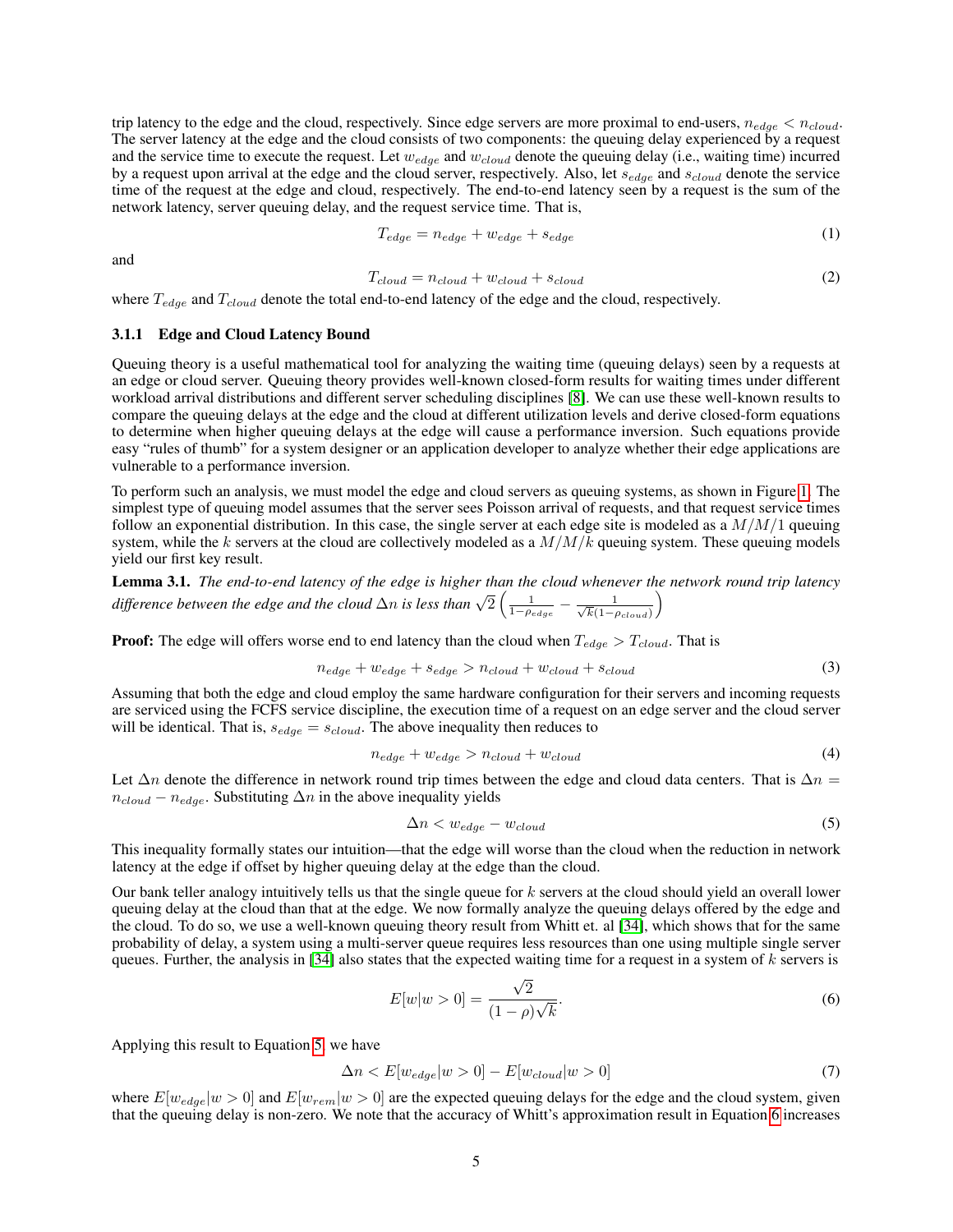with higher utilization, since queuing delays are more likely to be non-zero at high utilization levels. Substituting Equation [6,](#page-4-1) we get √ √

$$
\Delta n < \frac{\sqrt{2}}{(1 - \rho_{edge})} - \frac{\sqrt{2}}{(1 - \rho_{cloud})\sqrt{k}} \tag{8}
$$

which completes the proof.

We now explain the practical implications of the above result by deriving several corollaries and discussing the key takeaways.

<span id="page-5-1"></span>Corollary 3.1.1. *In the case where the application workload is equally balanced across edge sites and the same server* **configuration is used by the edge and the cloud, the above result reduces to**  $\Delta n < \frac{\sqrt{2}}{(1-p_{edge})}(1-\frac{1}{\sqrt{2}})$  $_{\overline{k}}$ ), which yields the *a bound on the server utilization above which edge performance inversion occurs*

<span id="page-5-0"></span>
$$
\rho_{edge} > 1 - \frac{2}{\Delta n} \left( 1 - \frac{1}{\sqrt{k}} \right) \tag{9}
$$

*Proof:* In any queuing system, the utilization  $\rho$  is given by the ratio of the request arrival rate and the request service rate (i.e., departure rate or system throughput). In case of the edge, each edge site sees an arrival rate of  $\lambda/k$ . The request execution time is  $s_{edge}$ , which means that the server can process  $\mu = 1/s_{edge}$  requests/s. Hence  $\rho_{edge} = (\lambda/k)/\mu = \lambda/k\mu$ . In case of the cloud, the arrival rate is  $\lambda$ . The execution time of a request is same as that of the edge server since the hardware configurations are assumed to be the same. Hence the service rate of a server is  $\mu$ , same as the edge server. Since there are k cloud servers, the total service rate is  $k\mu$ . Hence,  $\rho_{cloud} = \lambda/k\mu$  Since  $\rho_{edge}$ is same as  $\rho_{cloud}$ , we can substitute  $\rho_{edge}$  for  $\rho_{cloud}$  in the above lemma, and the result reduces to

$$
\Delta n < \frac{\sqrt{2}}{\left(1 - \rho_{edge}\right)} \left(1 - \frac{1}{\sqrt{k}}\right) \tag{10}
$$

Rearranging  $\rho_{edge}$  in this inequality, we get

$$
\rho_{edge} > 1 - \frac{2}{\Delta n} \left( 1 - \frac{1}{\sqrt{k}} \right) \tag{11}
$$

 $\Box$ 

 $\Box$ 

<span id="page-5-2"></span>Corollary 3.1.2. *As the number of edge locations* k *increases, the cutoff edge utilization that yields a performance inversion becomes a function of only*  $\Delta n$ *.* 

*Proof:* As 
$$
k \to \infty
$$
, the term  $\frac{1}{\sqrt{k}} \to 0$  in the above inequality, which yields  $\rho_{edge} > 1 - \frac{2}{\Delta n}$ 

Practical takeaways: The above corollaries provide the system designer with a cutoff utilization threshold above which edge performance inversion will occur. Given the choice of an edge deployment that offers network latency  $n_{edoe}$ or a cloud deployment that offers a network latency  $n_{cloud}$ , the above results offers simple rules of thumb for comparing these two deployments—if the expected system utilization will be lower than  $1 - \frac{2}{\Delta n}(1 - \frac{1}{\sqrt{n}})$  $(\frac{1}{k})$ , the edge will indeed provide a lower end-to-end latency. Otherwise the cloud offers a better choice. Further, for a more geographically distributed edge deployment with large k, the utilization needs to be lower than  $1-\frac{2}{\Delta n}$  to avoid a performance inversion.

It is also important to understand the applicability of these results in practice. Our analysis assumed a *multi-server application* that either runs on k servers in the cloud or on a set of geo-distributed servers at k edge sites, where  $k > 1$ . Consider the special case where  $k = 1$ , i.e., an application that run at a *single edge site* or one that runs on a single server (which also implies it runs at a single edge site). In either case, edge performance inversion will *never occur*. To see why, when the entire application runs at a single edge site (i.e., is not geo-distributed), the entire cloud workload of the application is also seen by this one edge site. Since the server configuration is identical in both cases, the server latencies at the cloud and the edge are also identical. Hence the edge will always provide better end-to-end response time due to its lower network latency. This can be seen in Corollary [3.1.1](#page-5-0) where substituting  $k = 1$ , reduces the requirement for performance inversion to  $\rho_{edge} > 1$ , which can never be true since utilization can not exceed 1. Interestingly, performance inversion can still occur for the case of  $k = 1$  if the edge uses a *different server configuration* than the cloud, and specifically if the edge uses more resource-constrained servers (e.g., servers with fewer cores or slower processors). In this case, the edge request execution times are slower than those at the cloud. This results in higher queuing delays at the edge than the cloud, implying that performance inversion can still occur at the edge for the case of  $k = 1$ .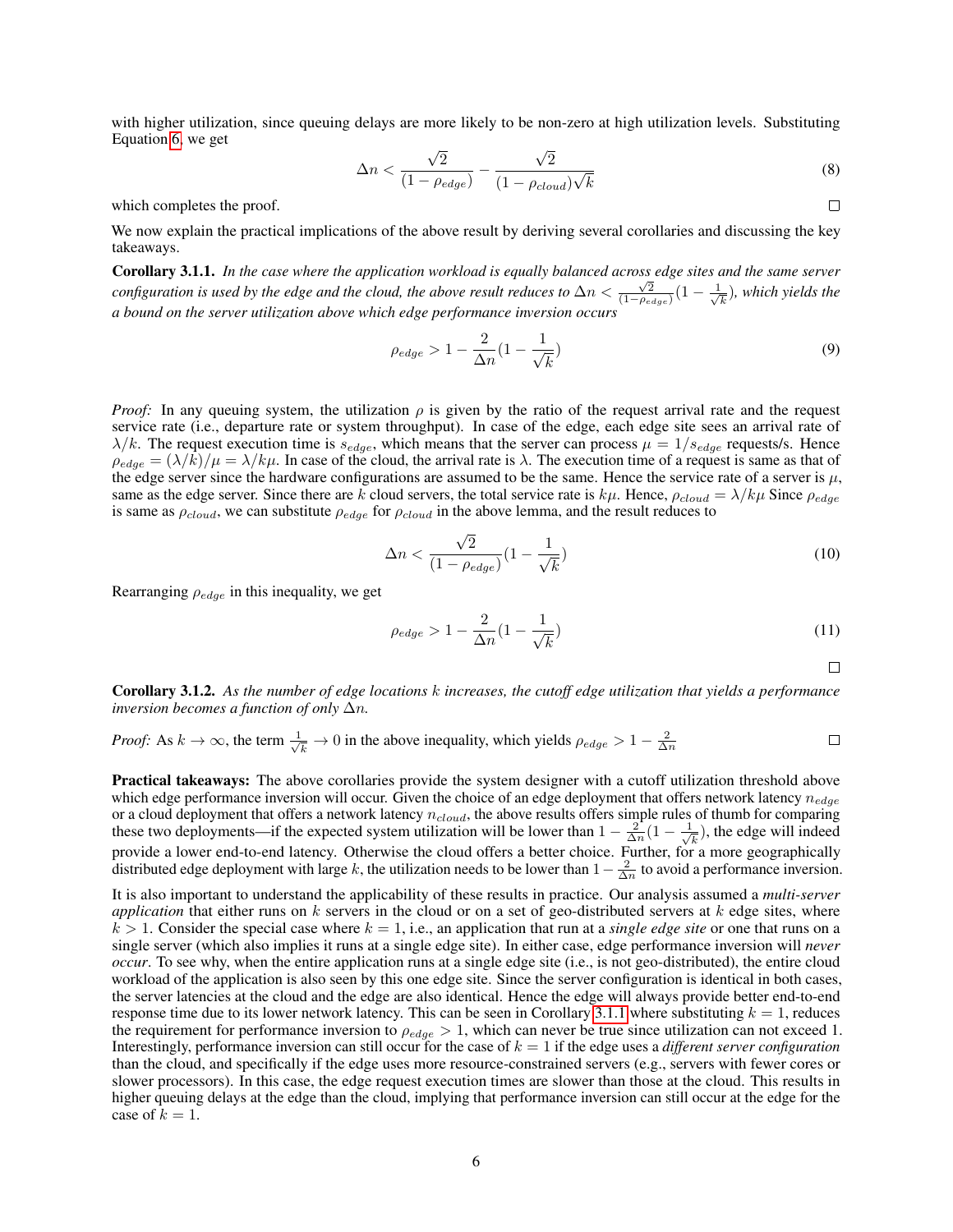The impact of using more resource-constrained servers at the edge also makes performance inversion more likely for multi-server geo-distributed applications (i.e., when  $k > 1$ ). In this case, the execution time of requests are no longer the same at the edge and the cloud, and  $s_{edge} > s_{cloud}$ . Further performance inversion will occur if  $\Delta n < (w_{edge} - w_{cloud}) + (s_{edge} + s_{cloud})$ . Since  $s_{edge} + s_{cloud} > 0$ , the right side of the inequality is larger than our result in Lemma [3.1,](#page-4-2) implying that performance inversion becomes more likely.

<span id="page-6-0"></span>Corollary 3.1.3. *A hard lower bound on the cloud network latency below which the edge yield worse response time than the cloud is given by*

$$
\sqrt{2}\left(\frac{1}{1-\rho_{edge}}-\frac{1}{\sqrt{k}(1-\rho_{cloud})}\right),\tag{12}
$$

*Proof:* The best case for the edge network latency is for a very proximal edge where  $n_{edge}$  is nearly equal to zero. Substituting  $n_{edge} = 0$  in  $\Delta n$ , the lemma reduces to

$$
n_{cloud} < \sqrt{2} \left( \frac{1}{1 - \rho_{edge}} - \frac{1}{\sqrt{k}(1 - \rho_{cloud})} \right). \tag{13}
$$

We can see that if  $n_{cloud}$  is lower than the expression on the right, the lemma is always true and the edge will always yield worse end to end latency than the cloud. Hence, the expression is a hard lower bound on the cloud network latency, below which the edge yields worse performance than the cloud. П

Practical takeaways: Since major clouds platforms such as Amazon EC2 and Azure have begun to deploy additional data centers in various geographic regions, the network latency to the cloud is decreasing when applications choose the closest cloud data center. Corollary [3.1.3](#page-6-0) implies that if the cloud network latency drops below a certain threshold through deployment of regional data centers, it has the potential (at certain utilization levels) to offer overall end to end response times that are "good enough" for edge applications and lower than what a smaller edge site can provide. Put another way, with increasing regional cloud data deployments, the benefits of the lower network latency offered even by the best edge deployments will diminish and the cutoff utilization level for performance inversion will also be lower, allowing the cloud to be "good enough" even at lower utilization levels.

#### 3.1.2 Generalized Latency Bounds

Our analysis so far assumed that application request arrivals and service times follow the Poisson and exponential distribution, respectively. This assumption was made for analytical tractability, but real application workloads can have any arbitrary arrival and service time distributions. We now extend the above analysis to the general case. To do so, we assume each edge site is modeled as a G/G/1 queuing system and the cloud is be modeled as a G/G/k system. In queuing theoretic terminology, G/G/k refers to a queuing system of k servers that service a workload with with a general (i.e., arbitrary) distribution for arrival rates and service times.

Lemma 3.2. *Assuming that the edge and the cloud are modeled as G/G/1 and G/G/k queuing systems, respectively, the edge offers higher end-to-end latency times whenever the network latency difference between the cloud and the edge* ∆n *is less than*

$$
\rho_{edge} \frac{1}{\mu_{edge}(1 - \rho_{edge})} \frac{c_{edge}^2 + c_{edge}^2}{2}
$$
  
 
$$
- \frac{\rho_{cloud}^k + \rho_{cloud}}{2} \frac{1}{\mu_{edge}(1 - \rho_{cloud})} \frac{c_{cloud_A}^2 + c_{edge_B}^2}{2k}.
$$

<span id="page-6-1"></span>Proof: Although there are no closed-form equations for waiting times (queuing delays) in a G/G/1 and G/G/k queuing systems, there are several good approximations for waiting times that yield closed-form equations. One such approximation for the expected waiting time is the Allen-Cunneen approximation [\[3,](#page-13-4) [12\]](#page-14-10), a widely used queuing theory result that has been shown to be reasonably accurate at higher utilization levels [\[35\]](#page-14-11), and has found many practical applications [\[2,](#page-13-5) [9\]](#page-13-6).

The Allen-Cunneen approximation states that the expected waiting time for a G/G/1 queue is,

$$
E(w) \approx \frac{\rho}{\mu(1-\rho)} \cdot \frac{c_A^2 + c_B^2}{2},\tag{14}
$$

where,  $c_A^2$  and  $c_B^2$  are the squared Coefficients of Variation (CoV) of the inter-arrival time and the service times respectively. For G/G/k systems [\[3,](#page-13-4) [35\]](#page-14-11), the approximation for the expected waiting time is given as

<span id="page-6-2"></span>
$$
E(w) \approx \frac{P_s}{\mu(1-\rho)} \cdot \frac{c_A^2 + c_B^2}{2k},\tag{15}
$$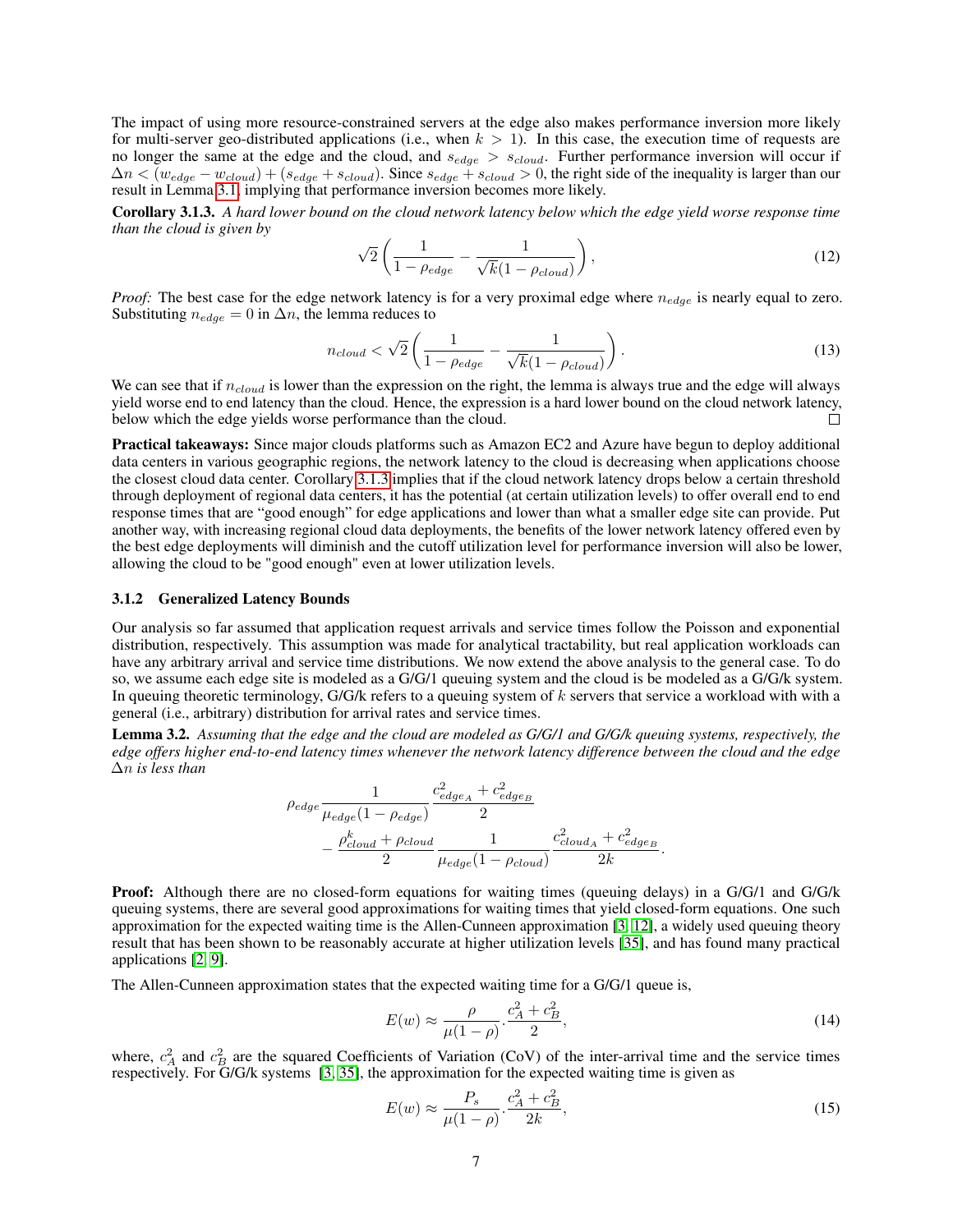where  $P_s$  is the steady state probability that an arriving request has to wait in the queue for a server to become available. Bolch et al. [\[3\]](#page-13-4) have shown that  $P_s$  can be approximated closely as

<span id="page-7-1"></span>
$$
P_s \approx \begin{cases} \frac{\rho^k + \rho}{2}, & \text{if } \rho > 0.7.\\ \rho^{\frac{s+1}{2}}, & \text{if } \rho < 0.7 \end{cases}
$$
 (16)

Since the Allen-Cunneen approximation is more accurate in higher utilization regimes, and since edge performance inversion is likely at higher utilization levels, we consider the higher utilization case from Equation [16,](#page-7-1) i.e.,  $\rho > 0.7$ . Since  $\Delta n = w_{edge} - w_{cloud}$  as noted in Equation [3,](#page-4-3) substituting Equation [14,](#page-6-1) Equation [15](#page-6-2) and Equation [16](#page-7-1) in Equation [3,](#page-4-3) we get

$$
\Delta n < \rho_{edge} \frac{1}{\mu_{edge}(1 - \rho_{edge})} \frac{c_{edge_A}^2 + c_{edge_B}^2}{2}
$$
\n
$$
- \frac{\rho_{cloud}^k + \rho_{cloud}}{2} \frac{1}{\mu_{cloud}(1 - \rho_{cloud})} \frac{c_{cloud_a}^2 + c_{cloud_B}^2}{2s} \tag{17}
$$

<span id="page-7-2"></span>where,  $c_{cloud_A}^2$ ,  $c_{cloud_B}^2$ ,  $c_{edge_A}^2$  and  $c_{edge_B}^2$  are the squared CoVs of the inter-arrival times and the service times of requests for the cloud and the edge , respectively. Like before, we assume that the edge and the cloud use the same hardware configuration for servers and FCFS service disciplines. Hence the service times of requests on the edge and cloud are the same. Since service times are inverse of the service rate, we have  $s_{cloud} = s_{edge} = 1/\mu_{cloud} = 1/\mu_{edge}$ . For the same reason, the CoV of service times on the edge and cloud servers are the same:  $c_{cloud_B}^2 = c_{edge_B}^2$ . Equation [17](#page-7-2) then simplifies to

$$
\Delta n < \rho_{edge} \frac{1}{\mu_{edge}(1 - \rho_{edge})} \frac{c_{edge}^2 + c_{edge}^2}{2}
$$
\n
$$
- \frac{\rho_{cloud}^k + \rho_{cloud}}{2} \frac{1}{\mu_{edge}(1 - \rho_{cloud})} \frac{c_{cloud_A}^2 + c_{edge_B}^2}{2k},
$$
\n
$$
(18)
$$

<span id="page-7-4"></span><span id="page-7-3"></span>Corollary 3.2.1. *As the number of edge locations* k *increases* ∆n *becomes solely a function of the edge workload parameters*

$$
\Delta n < \rho_{edge} \frac{1}{\mu_{edge}(1 - \rho_{edge})} \frac{c_{edge_A}^2 + c_{edge_B}^2}{2} \tag{19}
$$

*Proof:* As  $k \to \infty$ , the term  $\frac{c_{cloud_A}^2 + c_{edge_B}^2}{2k} \to 0$ , and so does the second term of the inequality in Equation [18,](#page-7-3) yielding the above inequality.

Practical takeaways Unlike our M/M/k results which depended solely on the server utilization levels, our general results indicates that edge performance inversion depends both on the utilization levels as well as the bustiness of the workload , which is captured by the coefficient of variation (CoV) of arrival rates and service times.

Corollary [3.2.1](#page-7-4) implies that spikes, flash crowds, and high variability in the edge workload inter-arrival (and service) times can have a significant impact on whether an edge will see a performance inversion. When the workload is bursty in nature, the CoV of the inter-arrival times will be highly variable. This makes performance inversion more likely and implies that edge is less suitable for applications where the request rates (and hence the inter-arrival times) have higher bustiness.

#### <span id="page-7-0"></span>3.2 Impact of Workload Skews

Our analysis thus far assumed equally partitioned edge workload across edge sites. However, application workloads are unlikely to be geographically balanced and exhibit spatial skews (as shown in Figure [2\)](#page-3-0). For example, an edge application such as an online game may be more popular in certain parts of the world than others causing the aggregate workload to be split unequally across geographic sites. We extended our analysis to handle such spatial imbalances in the workload. Let the total workload of  $\lambda$  req/s be arbitrarily partitioned across the k edge sites with edge site i receiving  $\lambda_i$  req/s. Across all edge sites  $\sum_i \lambda_i = \lambda$ . The fraction of the total workload seen by edge site *i* is given by  $w_i = \lambda_i / \sum_j \lambda_j$ . Since each edge site sees a different fraction  $w_i$  of the requests, the utilization and queuing delays of each edge site will be different. Specifically in Lemma [3.1,](#page-4-2) the waiting time seen by requests at site  $i$  will be

<span id="page-7-5"></span>
$$
E[w_i l w_i > 0] = \frac{\sqrt{2}}{1 - \rho_{edge_i}}\tag{20}
$$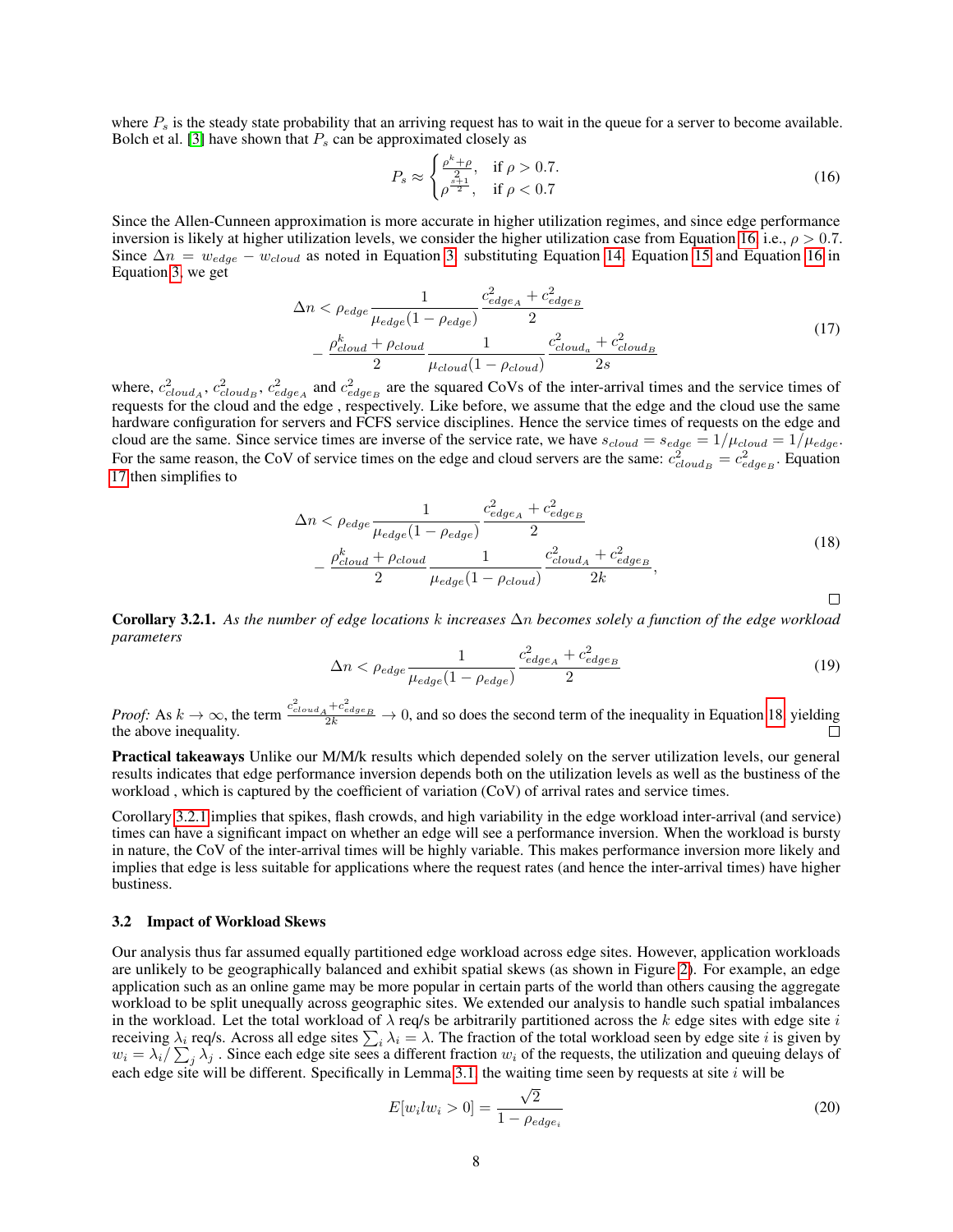where  $\rho_{edge_i} = \lambda_i / \mu$ .

The average queuing delays seen across the edge is the weighted average of the queuing delays seen by each site. That is,  $\sum w_i \sqrt{2/(1 - \rho_{edge_i})}$  Hence, Lemma 3.1 can be restated as follows.

<span id="page-8-0"></span>Lemma 3.3. *In the scenario where the workload sees spatial skews and is partitioned unequally across edge site, the edge will offer worse end-to-end latency when*

$$
\Delta n < \sqrt{2} \left( \sum_{i} \frac{W_i}{1 - \rho_{edge_i}} - \frac{1}{\sqrt{k} (1 - \rho_{cloud})} \right) \tag{21}
$$

Practical takeaways: When the workload exhibits spatial or geographic skews, Equation [20](#page-7-5) in the above lemma indicates that sites with higher workloads will experience higher queuing delays. In such cases, the application should no longer deploy an equal number of servers at each edge site—edge locations that see higher workloads should be provisioned with higher processing capacity (in terms of bigger servers or more servers). Specifically, each each edge site should be allocated server capacity in proportion to the workload seen by that site. Further, if the spatial distribution of the workload changes over time, the allocated processing capacity at each site should also be adjusted dynamically to match these workload changes. So long as the processing capacity at each edge site matches the incoming workload, the edge sites will be balanced in their utilization levels, and condition in Lemma [3.3](#page-8-0) reduces to that in Lemma [3.1.](#page-4-2) It is important to note that even with the processing capacity of an edge site is matched to the spatial skews in the workload, the performance inversion problem does not go away. The edge can still yield worse end-to-end latency it the condition of Lemma 3.1 is satisfied

## 4 Experimental Comparison

Having analytically compared edge and cloud latencies from the perspective of performance inversion, we now experimentally compare the two using realistic applications and real cloud workloads.

#### 4.1 Experimental Setup

Edge/Cloud deployments. To demonstrate that edge performance inversion can occur in real world settings, we conduct our experiments on Amazon's EC2 cloud. The EC2 cloud platforms offers numerous choices of cloud data center locations which allows us to conduct experiments on cloud servers with different network latencies. We utilize these choice of data center locations to experiment with different edge and cloud application scenarios with different network latencies. All our experiments assume an edge round trip latency of 1ms, which represents the best case scenario for edge deployments. We do so by placing the end client (emulated using a workload generator) and the edge servers in two different availability zones (data centers) within the same EC2 availability region, yielding a very low user-to-edge network lantecy. We use four different cloud deployments to complement our 1ms edge deployment.

Our first scenario assumes a *nearby* cloud that is around 15ms away, yielding a small ∆n (∆n < 20). As the number of cloud data centers has grown, it is now feasible for a cloud server to have less than 20m round trip time (RTT) latency from the user. We place the end-client and the edge servers in the us-east-2 EC2 region (in Ohio), and the cloud servers in the us-east-[1](#page-8-1) in Virginia, with an average Round-Trip-Time (RTT) of around 15 ms. <sup>1</sup>

Our second scenario assumes a cloud that is between 20 to 30 ms away, yielding a medium  $\Delta n$  ( $\Delta n \sim 20$ ). This is an increasingly common latency seen by end-users in populated urban centers. Our experiments use two configurations. We use an edge deployment in Ireland, and a cloud deployment in Frankfurt, yielding a network RTT between 20 to 24 ms. We also use an edge deployment in us-east-2 (Ohio),and a cloud deployment in ca-central-1 (Montreal) with an RTT time between 25 to 28 ms.

Our third scenario assumes a cloud that is located over 50ms away, yielding a larger  $\Delta n$  ( $\Delta n > 50$ ). Users in many parts of the world may still experience cloud RTTs that exceed 50ms. It is also common to experience higher RTT latencies when using a cellular connection. In this case, we deploy the edge and end-clients in us-east-2 (Ohio) and the cloud in us-west-1 (North California), with an average RTT of around 50 to 60 ms.

Finally, we also experiment with a distant cloud application by deploying the edge in the US (us-east-1), and the cloud in Europe (Ireland), with latencies exceeding 80ms. Since this involves crossing trans-continental ocean links, welldesigned geo-distributed applications will typically avoid such latencies but we include this scenario for completeness.

All experiments assume the same configuration for the cloud and edge servers; we use the c5a.xlarge instance type, with 4 vCPUs, 8 GB of memory, and 10GB/s network inferences. We assume that the cloud deployment of the applications

<span id="page-8-1"></span><sup>&</sup>lt;sup>1</sup>We also ran similar experiments with the edge in Ireland and the Cloud in London, but omit these results since they are similar.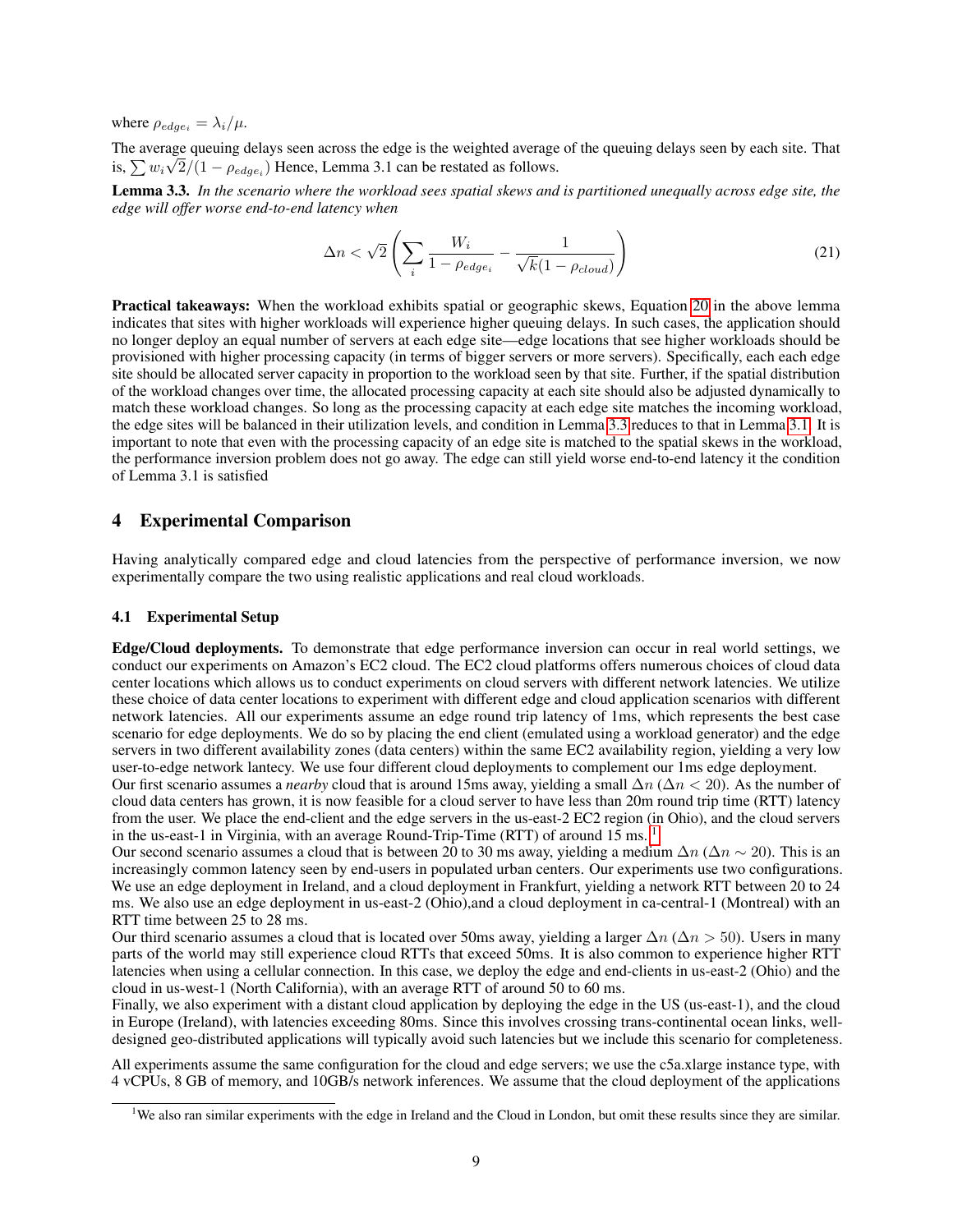

<span id="page-9-0"></span>Figure 3: Mean latency of edge (Ireland) and a typical cloud (Frankfurt,  $\sim$ 25ms)



<span id="page-9-1"></span>Figure 4: Mean latency of edge (Ohio) and distant cloud (N California, ~54ms)



<span id="page-9-2"></span>Figure 5: Tail latency of edge (Ohio) and distant cloud (N. California,  $\sim$ 54ms)

runs on 5 or 10 servers in the cloud, while corresponding edge deployments use one or two servers at each site. In the cloud case, we use HAProxy, a popular load-balancer to balance the load across the different cloud servers.

Application Workload Since many type of edge applications such as mobile AR, visual analytics and IoT processing involve some form or machine learning, we choose deep neural network (DNN) inference workload for our experiments. The application is a web-based DNN image classification service built using Keras, TensorFlow, and Flask that is designed to receive image requests from an end-client and responds with the class of the image. Note that this is more compute-intensive workload than simple web applications.

We built a workload generator using Gatling, an open-source load- and performance-testing framework based on Scala. We choose Gatling for its scalability. We use a large images dataset from Kaggle. Each second, the workload generator randomly selects a set of images, based on the number of requests configuration for the experiment, and sends them to the edge application for classification. When the response is received, the workload generator logs the end-to-end response time. The workload generator is capable of generating requests that follow a specified distribution or it can replay a request trace.

Azure Trace Workload In addition to synthetic workload generation, we use traces from the Azure Public Dataset [\[27\]](#page-14-12) for our evaluation. This dataset provides request traces seen by serverless functions that run on the Azure cloud. To construct the edge site specific workload from these traces, we first choose a set of functions that belong to the same applications and group them into  $k$  mutually exclusive sets. The request traces for each grouping of functions is then mapped onto one edge site. Figure [8](#page-11-0) depicts the workload seen by five edge sites that we construct from the aggregate trace and shows spatial and temporal variations that are present in the trace. The cloud trace is then the aggregated request trace from all edge sites. In addition, the Azure dataset provides execution times of serverless functions as coarse-grain distributions; we sample these distributions to generate an execution time and append it to each request in the trace. When replaying the trace, an image of an appropriate size is chosen to generate a request with the appropriate service time.

Research questions Our experimental comparison is designed to answer several research questions: (1) How likely is the edge performance inversion problem in real-world cloud and edge setting under realistic workloads? (2) What types of edge utilization levels result in a performance inversion? (3) How well do our experimental results validate the predictions of our analytic models? (4) How do tail response times of the edge compare with the cloud? (5) How do cloud locations with different network latencies impact our results?

#### 4.2 Mean Latency Comparison and Validation

First we benchmark our application while running on the c5a.xlarge EC2 instance type. Since DNN inference requests are compute intensive, we find that the system reaches 100% utilization at 13 req/s where it starts dropping requests or thrashing. Hence our experiments assume 12 req/s to be the maximum practical sustainable workload on a c5a.xlarge instance, which yield utilization levels of around 90%.

Our first experiment uses our typical cloud setup with the edge in Ireland and the cloud in the Frankfurt EC2 region. We vary the request rate at each edge server from 6 to 12 req/s and measure the mean end-to-end request latency. We compare this edge setup to a cloud setup with 5 servers that see the cumulative request rate of 5 edge sites (i.e., when each edge server sees n reqs/s, the cloud servers see 5n req/s). We also experiment with an edge deployment with 2 servers per edge site and compare it to a cloud deployment with 10 servers. Figure [3](#page-9-0) plots the mean end-to-end latency seen for the edge and the cloud setups. As can be seen, the application provides lower response times from the edge at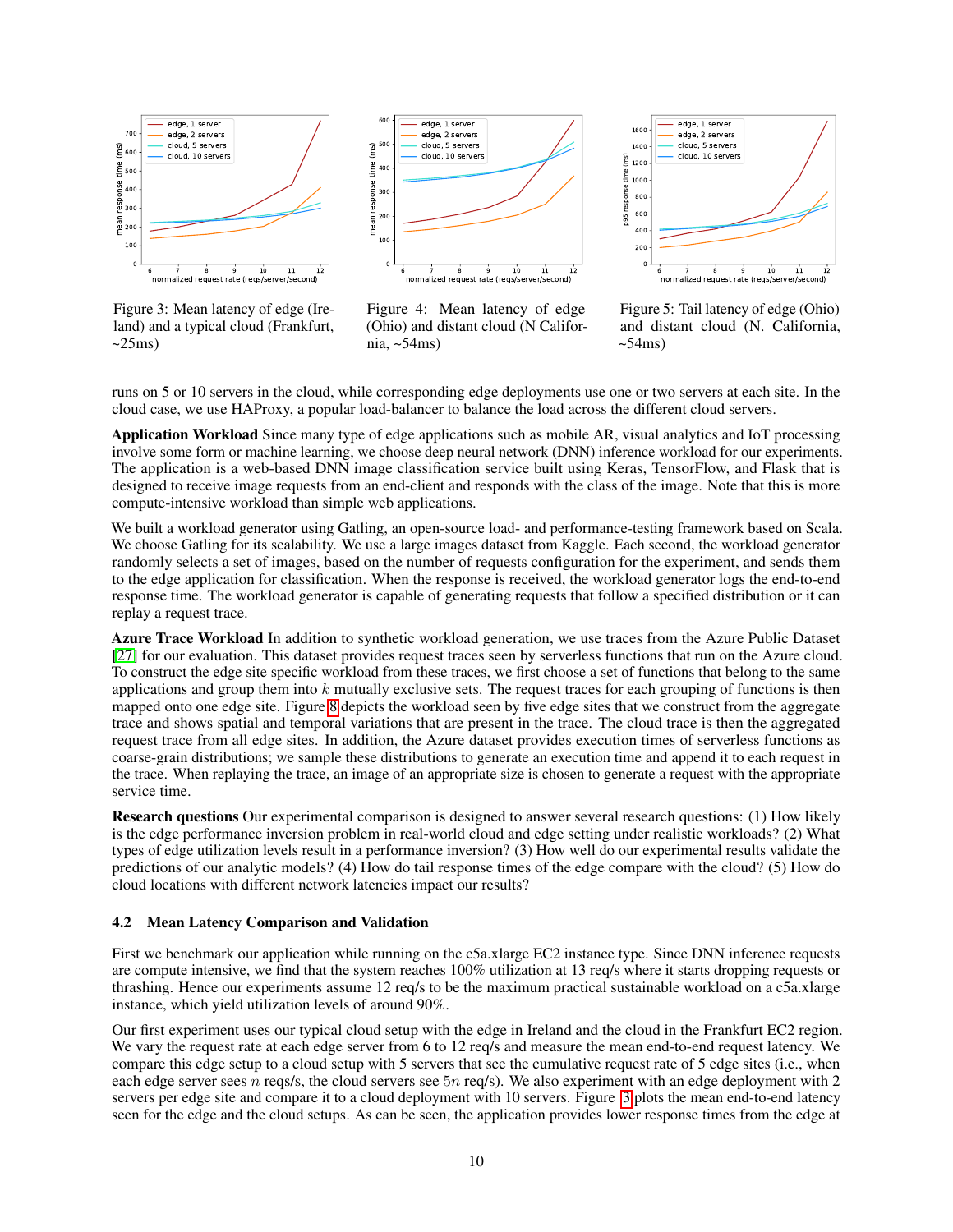lower request rates. As the request rate is increased, the edge latency increases faster than the cloud latency and there is crossover point at at 8 req/s where the edge latency becomes higher than the cloud latency, causing a performance inversion beyond this workload level. A similar behavior is seen for the case where the edge has two servers per site and the cloud has 10 servers, but the cross over occurs at a higher workload of around 11 req/s.

These results show that the performance inversion can occur even in very low latency edge environments (e.g., 1ms) network round trip latency) and at moderate utilization levels of  $\rho = 8/13 = 0.61$ . Our corollary [3.1.1](#page-5-1) predicts a cutoff utilization of  $\rho_{edge} = 0.64$  for  $\Delta n = 30$  and  $k = 5$ , which is within 4.5% of the experimentally observed value. For the two server edge case and  $k = 10$ , our analytical result predict a cutoff utilization of  $\rho_{edge} = 0.75$ , which is within 6% of the measured value.[2](#page-10-0) Thus, our analytic models can also predict the performance inversion utilization threshold with good accuracy.

## 4.3 Tail Latency Comparison

There has been considerable research on reducing tail latencies of cloud applications to improve overall end-user experience [\[18,](#page-14-13) [28\]](#page-14-14). While our analytical results only permit a comparison of mean latencies of the edge and the cloud, we can use experimentation to compare tail latencies as well as the distributions of the edge and cloud latencies. To do so, we repeat the previous experiment with an edge deployment in Ohio and the cloud deployment in N. California. Note that unlike the previous experiment where the cloud was 20-30ms away, the edge deployment here is 50-60ms away making a 1ms edge even more beneficial from a network latency perspective. Figure [4](#page-9-1) plots the mean latencies of the edge and the cloud deployments. Since the cloud is more distant, the figure shows that edge latencies are lower than the cloud for a wider range of utilization values. For the 5 cloud server case, a performance inversion is seen at 11 req/s (i.e., 84.6% utilization). For the 10 server cloud deployment, we do not see an inversion even at 12 req/s, indicting the inversion occurs close to saturation rate of 13 req/s. Not surprisingly, when the cloud is more distant, edge performance inversion is less likely and will occur at higher utilization level.

Figure [5](#page-9-2) plots the tail latency of the edge the cloud, where tail latency is defined to be the 95-th percentile of the end-to-end latency distribution. The figure reveals an interesting insight that goes beyond our analytical results. It shows that when tail latencies are concerned, performance inversion occurs a *much lower utilization* level than that for the mean latency. Further, even when the edge is well-behaved (i.e., offers lower mean latency than the cloud), it can still see a performance inversion with respect to the tail latency. The figure shows that performance inversion occurs at 8 req/s (61% utilization) for the 5 cloud server case and for the case of 10 cloud servers with 2 servers per edge site, it occurs at 11 req/s (84% utilization). Note that at these level, the mean edge latency is lower than the cloud latency and there is no inversion with respect to the mean. Figure [6](#page-11-1) shows violin plots of distributions of the end-to-end latency seen at the edge and the cloud for 10 req/s. As can be seen, edge requests see a higher variability in the end-to-end latency than cloud requests, and the latency distribution at the edge has a longer tail than the cloud.

## 4.4 Impact of Cloud Locations

We next study the impact of varying the cloud latency of the application by deploying the application at various cloud locations and measure the cutoff utilization where the edge latency becomes worse than the cloud. Figure [7](#page-11-2) plots cutoff utilizations for the mean and tail latency for various cloud deployments (the edge is 1ms away in all cases). The figure shows that as the cloud gets closer to the user, the cutoff utilization for a performance inversion keeps decreasing. For a 15ms cloud (US-east-1), the cutoff utilization for the mean is only 40% and that for the tail latency is even lower at 25%. For a 25-30ms cloud, the cutoffs are 60% and 40% respectively. For a transcontinental cloud (80ms RTT), the cutoff for the mean is close to saturation but that for the tail is 75%. The figure shows that as cloud deployments increase, edge performance inversion can occur at progressively lower utilization levels, making it more likely in real-world deployments.

## 4.5 Comparison using Azure Workloads

Our final experiment involves replaying trace workloads seen at real cloud, i.e., using Azure public cloud traces. The experiment emulates generalized distributions for arrival rates and service times and also includes dynamic spatial and temporal workload skews, as shown in Figure [8.](#page-11-0) We replay the trace workload shown in Figure [8](#page-11-0) at each of the five edge sites and the cumulative workload to the cloud site with 5 servers. We use the typical case cloud scenario with the edge at US-east-2 (Ohio) and the cloud in Montreal (ca-central-1), with RTT of 25 to 28ms. Figure [9](#page-11-3) compares the mean latency seen by requests across all edge sites to the mean cloud latency. The temporal fluctuations across

<span id="page-10-0"></span><sup>&</sup>lt;sup>2</sup> Some of this model error is a result of the discrete changes in  $\rho$  caused by discrete changes in the request rate as it is varied from 1 to 12 req/s.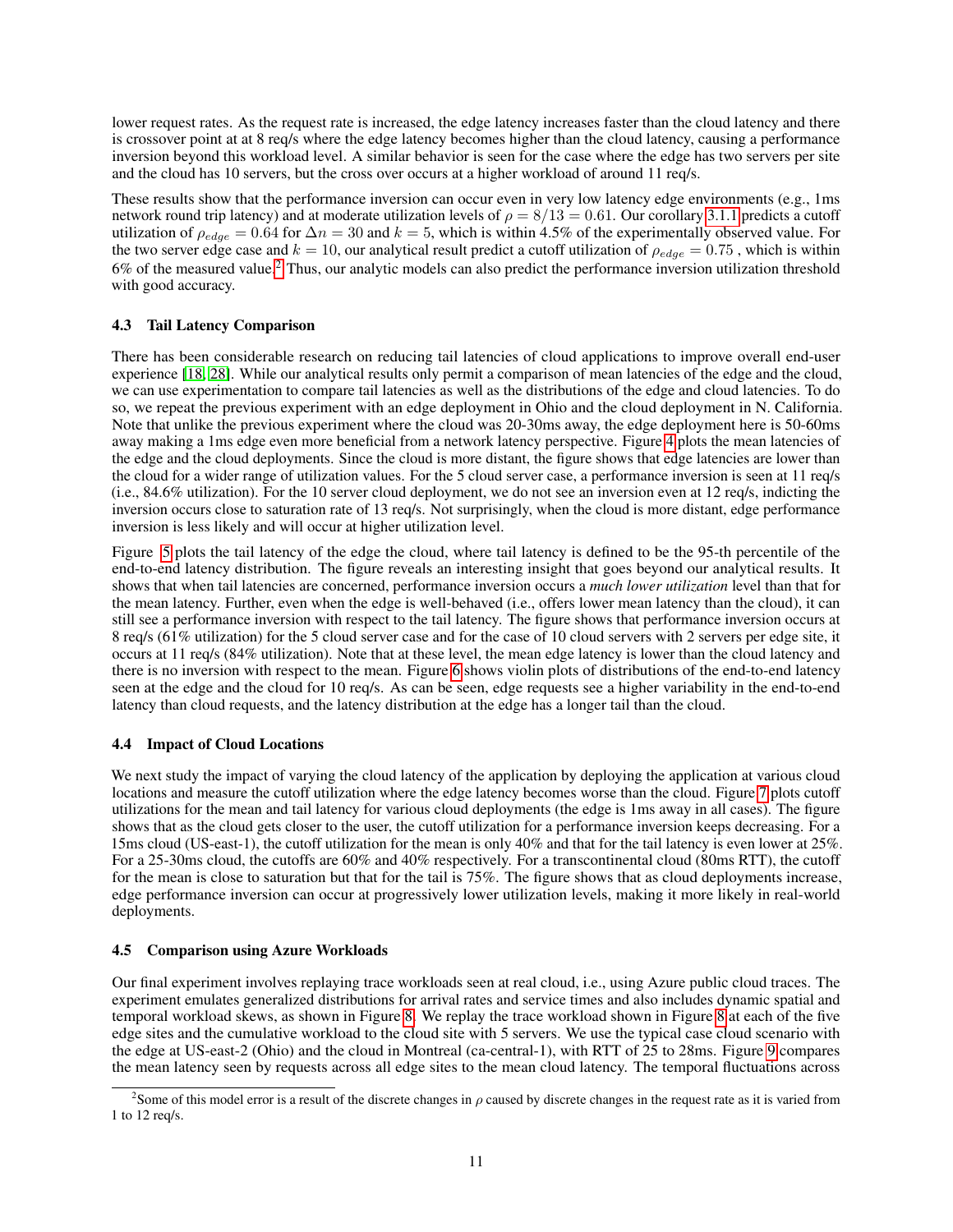

<span id="page-11-1"></span>Figure 6: Response distribution of edge (Ohio) and distant cloud (N. California) for 10 req/server/s.



<span id="page-11-0"></span>Figure 8: Edge workload of five edge sites based on the Azure serverless traces.



<span id="page-11-3"></span>Figure 9: Mean edge and cloud latencies for Azure trace worlkoad.



<span id="page-11-2"></span>Figure 7: Utilization levels above which the edge provides worse mean and tail latencies for various cloud settings.



<span id="page-11-4"></span>Figure 10: Higher tail latency of the edge under the Azure workload.

sites causes the utilization of each edge site to vary over time and edge sites frequently see a performance inversion, causing the mean edge latency to rise above the cloud latency. The cumulative workload at the cloud sees a smoothing benefits and there is less variation in the cloud latency as a result. Figure [10](#page-11-4) shows a box plot of the latency seen by each of the five edge sites and the cloud. The figure show the unequal partitioning of the workload across edge sites causes different edge sites to exhibit different latencies; the more bursty the workload, the more variable the latency distribution. Edge site 4 see a lower workload than the rest and also offers the lowest latencies as a result.

Practical takeaways Our experimental results confirm our analytical results and show that edge performance inversion can occur in real-world edge and cloud deployments. The edge can experience a performance inversion even at moderate utilization level in typical deployments. Even when the edge is well-behaved with respect to mean latency, it can still experience a performance inversion for tail latencies. With increasing workload skew or cloud penetration, edge performance inversion can occur at progressively lower utilizations, making it more likely in real-world edge deployments.

## 5 Design Implications

We now discuss how our results can be used by application developers and cloud platforms to avoid edge performance inversion.

#### 5.1 Application Considerations

An application developer can use our results in three different ways: (i) estimate the chances of a performance inversion for a particular edge deployment, (ii) provision additional capacity at the edge site to eliminate or reduce the chances of a performance inversion, and (iii) employ run-time techniques such as geographic load balancing. Estimate Chance of a Performance Inversion An application designer can use the edge versus cloud latency of a particular setup to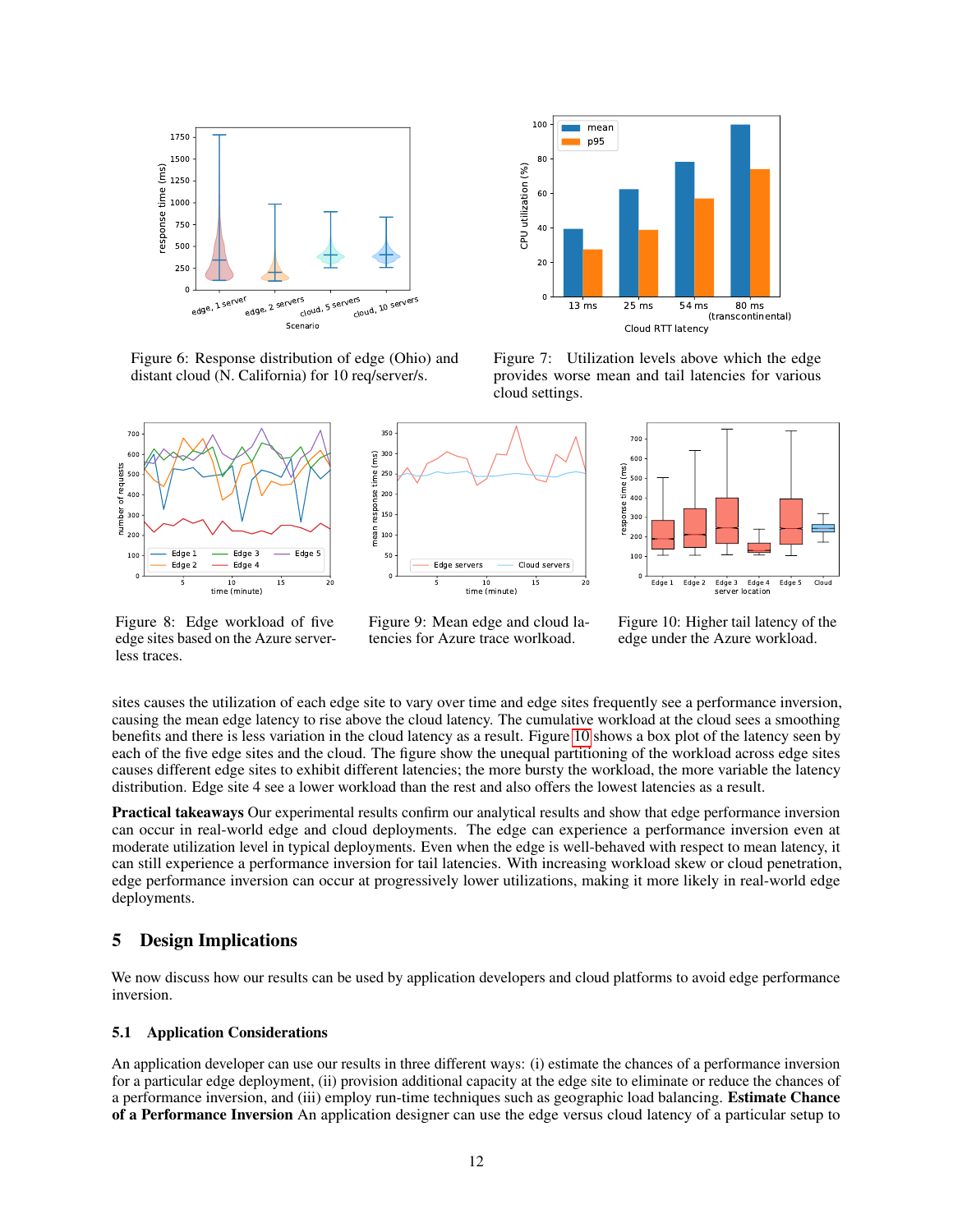determine the cutoff utilization for performance inversion to occur (e.g., using Corollaries [3.1.1](#page-5-1) and [3.1.2\)](#page-5-2). Typical cloud application are provisioned for the peak workload, and it is well known that they see low average utilization. Assuming that edge applications are also provisioned similarly, we should expect edge sites to also have low utilization levels on average. If the estimated edge utilization is lower than the cutoff utilization, then the chance of edge performance inversion is likely to be small.

Provision extra capacity: One approach for avoiding edge performance inversion is to provision extra server capacity at each site. In this case, the aggregate server capacity at all edge sites is greater than the  $k$  servers of the cloud deployment. One simple rule of thumb to guide the amount of overprovisioning at the edge is to use Lemma [3.1.](#page-4-2) Suppose edge site *i* has  $K_i$  servers and receives  $\lambda_i$  req/s. Then for each site *i*, Lemma [3.1](#page-4-2) yields

$$
\Delta n < \sqrt{2} \left( \frac{1}{\sqrt{k_i} (1 - \frac{\lambda_i}{\mu k_i})} - \frac{1}{\sqrt{k} (1 - \frac{\lambda}{\mu k})} \right) \tag{22}
$$

Since  $\Delta n$ ,  $\lambda_i$ , and  $\mu$  are all measurable or can be estimated, we have a numerical lower bound on  $k_i$  at each site to avoid performance inversion. An overprovisioning factor can be applied to  $k_i$  to allow sufficient headroom capacity to minimize the probability of performance inversion.

Geographic Load Balancing. The bank teller analogy of Section [2.2,](#page-1-0) which is the basis for edge performance inversion, does not hold if "queue jockeying" [\[23\]](#page-14-6) is allowed where a customer is allowed to switch queues. In the edge case, this amounts to request redirection to a different edge site if the local edge site is experiencing high waiting times or high utilization. Content delivery networks have employed such geographic load balancing methods to avoid overloading a local edge site [\[21\]](#page-14-15). Edge performance inversion can be avoided by employing similar geographic load balancing methods, where requested to an overloaded edge sites are redirected to nearby edge sites with space capacity.

#### 5.2 Edge Cloud Platform Considerations

The edge performance inversion problem has also important implications for edge cloud providers. Each edge site will host applications belonging to multiple customers, each of which see a time varying workload. Like any cloud, an edge cloud has to be provisioned with enough server capacity to serve peak demand across customers. This is done by deploying enough servers to serve a high percentile of the workload across all customers. If the workload arrivals are Poisson, the well known two sigma rule can be used to approximate the 95th percentile of the workload. The two sigma rule states that the 95th percentile of the workload is  $\lambda + 2\sigma$ , where  $\sigma$  is the standard deviation of the workload. For Poisson arrivals, the standard deviation is the square root of the mean, i.e.,  $\sigma = \sqrt{\lambda}$ . Hence, the The workload. For Poisson arrivals, the standard deviation is the square root of the mean, i.e.,  $\sigma = \sqrt{\lambda}$ . Hence, the cloud requires an aggregate server capacity  $C_{cloud} = \lambda + 2\sqrt{\lambda}$  to serve the peak workload. However, fo and in case of a spatially perfectly balanced workload, each edge site sees  $\lambda/k$  req/s. Hence, each edge site requires enough capacity to serve the peak workload of  $\lambda/k + 2\sqrt{\lambda/k}$ . Since there are k edge sites, the total edge capacity is

$$
C_{edge} = k\left(\frac{\lambda}{k} + 2\sqrt{\frac{\lambda}{k}}\right) = \lambda + 2\sqrt{k\lambda}.
$$
 It follows that  $C_{edge} > C_{Cloud}$  since  $\sqrt{\lambda} < \sqrt{k\lambda}$ .

This means That even for the simplest type of workload (Poisson arrival, balanced across sites), the peak capacity at the edge is higher than that of the cloud. Intuitively, this is due to the statistical smoothing benefits at the cloud that accrue when multiple edge site workload is aggregated at the cloud (which sees a lower peak than the sum of the edge peaks) To avoid its customers from seeing performance inversion, the degree of overprovisioning at the edge has to be even higher than the above analysis (which did not consider the impact of query delays during peak utilization). Our results mgner than the above analysis (which did not consider the impact of query delays during peak utilization). Our results<br>in Section [3](#page-3-1) only considered the average workload  $\lambda$ , but not the impact of peak workload  $\lambda + 2\sqrt{\lambda$ delays will be even higher. This implies that cloud providers will incur a higher cost to serve N customers at the edge than the cloud and will need to overprovision their edge deployments even more than their cloud deployments.

#### 6 Related Work

Infrastructures similar to Edge Clouds have been envisioned as early as 1991 [\[33\]](#page-14-16), but were never realized until recently [\[24\]](#page-14-17). Satyanarayanan et al. proposed a new architecture that uses a nearby cloudlet, a trusted nearby cluster that mobile devices can use with low latencies to offload some of their computations [\[26\]](#page-14-0). The substantial gains from such an architecture were shown recently, improving response times by 51% and reducing energy consumption in a mobile device by up to 42% compared to cloud offloading [\[11\]](#page-13-7). However, these gains were not evaluated when the cloudlets are operating under high utilization.

Research on modeling clouds and data centers has attracted considerable attention [\[14,](#page-14-18) [4,](#page-13-8) [15,](#page-14-19) [6,](#page-13-9) [5\]](#page-13-10). This has formed the basis for some more recent work to analytically study edge clouds, e.g., to decide where and when services should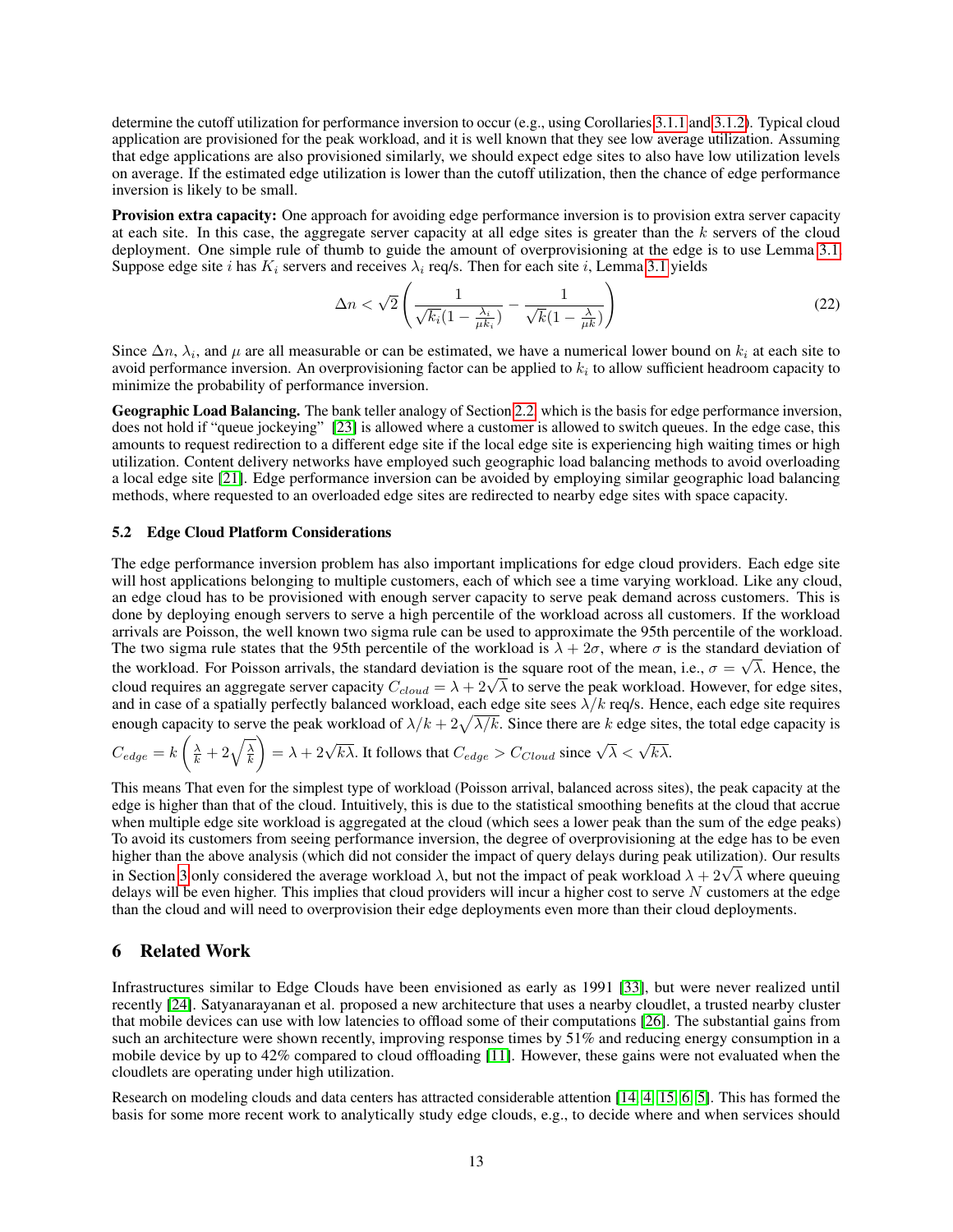be migrated in response to user mobility and demand variation [\[32\]](#page-14-20), analytical models to compare the performance and utilization between single level and hierarchical designs of the edge clouds [\[29\]](#page-14-21), and models to capture the energy consumption trade-offs when offloading the computations or running them locally [\[20\]](#page-14-22). Centralized processing has been shown to improve the performance of distributed processing systems significantly [\[30,](#page-14-23) [31\]](#page-14-24). Tsitsiklis and Xu [\[30,](#page-14-23) [31\]](#page-14-24) analyze a multi-server model capturing the trade-offs between using centralized and distributed processing using a fluid model approach. They show that the average queue length in steady state scales as a function of the degree of the fraction of centralized servers p and the traffic intensity,  $\lambda$ , as  $log_{\frac{1}{1-p}} 1/(1-\lambda)$  when the traffic intensity approaches 1, which is exponentially smaller than M/M/1 delay scaling.

To the best of our knowledge, our work is the first to derive closed form bounds from queuing analysis on the cost and latency trade-offs between edge clouds and large-scale clouds, showing how these trade-offs play in realistic scenarios.

# 7 Conclusion

In this paper we presented and studied the edge performance inversion problem where higher edge queuing delays due to resource constraints or workload skews offset the lower network latency of the edge when compared to the cloud. We analytically compared edge and cloud latencies using queuing models and analyzed conditions under which the edge can yield worse performance than the cloud. We conducted an detailed experimental performance comparison of the edge and cloud performance using realistic applications and Azure trace workloads on real cloud and edge platforms. Our experiments showed that the mean and tail latencies seen by edge applications can indeed be worse than the cloud even at moderate utilization levels of 40 to 60%. We discussed implications of our results for application designers and cloud service providers and provided insights into how such performance inversion problems can be avoided or mitigated. These insights also point to several directions for future work. We plan to design dynamic edge resource allocation techniques that are robust to performance inversion and can optimize edge tail latencies. We also plan to study the economic costs of edge deployments resulting from the need to deploy extra capacity to prevent performance inversion.

## References

- <span id="page-13-1"></span>[1] Azure IoT edge. <https://azure.microsoft.com/en-us/services/iot-edge/>.
- <span id="page-13-5"></span>[2] F. Ahmad and T. Vijaykumar. Joint optimization of idle and cooling power in data centers while maintaining response time. In *ACM Sigplan Notices*, volume 45, pages 243–256. ACM, 2010.
- <span id="page-13-4"></span>[3] G. Bolch, S. Greiner, H. De Meer, and K. S. Trivedi. *Queueing networks and Markov chains: modeling and performance evaluation with computer science applications*. John Wiley & Sons, 2006.
- <span id="page-13-8"></span>[4] D. Bruneo. A stochastic model to investigate data center performance and qos in iaas cloud computing systems. *IEEE Transactions on Parallel and Distributed Systems*, 25(3):560–569, 2014.
- <span id="page-13-10"></span>[5] A. Gandhi, S. Doroudi, M. Harchol-Balter, and A. Scheller-Wolf. Exact analysis of the m/m/k/setup class of markov chains via recursive renewal reward. In *ACM SIGMETRICS Performance Evaluation Review*, volume 41, pages 153–166. ACM, 2013.
- <span id="page-13-9"></span>[6] A. Gandhi, V. Gupta, M. Harchol-Balter, and M. A. Kozuch. Optimality analysis of energy-performance trade-off for server farm management. *Performance Evaluation*, 67(11):1155–1171, 2010.
- <span id="page-13-3"></span>[7] M. C. Gonzalez, C. A. Hidalgo, and A.-L. Barabasi. Understanding individual human mobility patterns. *nature*, 453(7196):779, 2008.
- <span id="page-13-2"></span>[8] M. Harchol-Balter. *Performance modeling and design of computer systems: queueing theory in action*, chapter 14. Cambridge University Press, 2013.
- <span id="page-13-6"></span>[9] Y.-J. Hong, J. Xue, and M. Thottethodi. Dynamic server provisioning to minimize cost in an iaas cloud. In *Proceedings of the ACM SIGMETRICS joint international conference on Measurement and modeling of computer systems*, pages 147–148. ACM, 2011.
- <span id="page-13-0"></span>[10] J. Hsu. How youtube led to google's cloud-gaming service: The tech that made youtube work everywhere promises to do the same for games-[news]. *IEEE Spectrum*, 56(09):9–10, 2019.
- <span id="page-13-7"></span>[11] W. Hu, Y. Gao, K. Ha, J. Wang, B. Amos, Z. Chen, P. Pillai, and M. Satyanarayanan. Quantifying the impact of edge computing on mobile applications. In *Proceedings of the 7th ACM SIGOPS Asia-Pacific Workshop on Systems*, APSys '16, pages 5:1–5:8, New York, NY, USA, 2016. ACM.